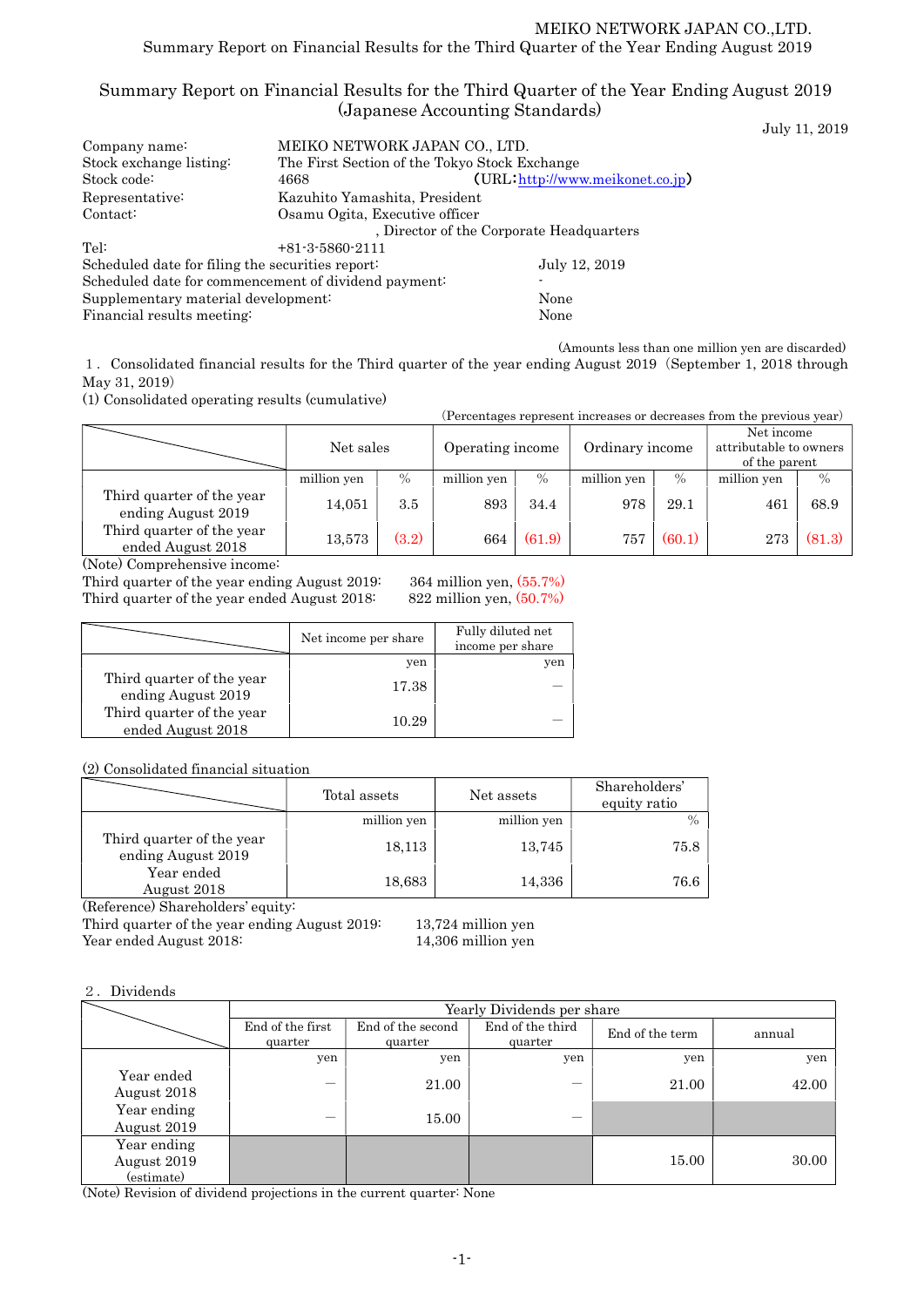3.Forecast of consolidated financial results for fiscal year ending August 2019 (September 1, 2018 through August 31, 2019)

| (Percentages represent increases or decreases from the previous year for the full-year figures.) |             |      |                  |      |                 |      |                                                       |               |                         |
|--------------------------------------------------------------------------------------------------|-------------|------|------------------|------|-----------------|------|-------------------------------------------------------|---------------|-------------------------|
|                                                                                                  | Net sales   |      | Operating income |      | Ordinary income |      | Net income<br>attributable to<br>owners of the parent |               | Net income<br>per share |
|                                                                                                  | million yen | $\%$ | million yen      | $\%$ | million yen     | $\%$ | million yen                                           | $\frac{0}{0}$ | yen                     |
| Full-year                                                                                        | 20,320      | 6.3  | 1,860            | 29.0 | 1,940           | 24.5 | 1.020                                                 | 55.2          | 38.41                   |

(Note) Revision of consolidated earnings projections' numerical values in the current quarter: None

#### 4.Others

(1) Changes of important subsidiaries during the period

(changes of specific subsidiaries in accordance with changes in the scope of consolidation): None

(2) Application of particular accounts procedures to the preparation of quarterly consolidated financial statements: None

| (3) Changes in accounting policies and changes or restatement of accounting estimates |      |
|---------------------------------------------------------------------------------------|------|
| (i) Changes in accounting policies caused by revision of accounting standards:        | None |
| $(i)$ Changes in accounting policies other than $(i)$ :                               | None |

- (ⅲ) Changes in accounting estimates: None (ⅳ) Restatement: None
- (4) Number of outstanding issues (common stock)

| (i) Number of outstanding shares at the end of the period (including treasury stock) |                    |  |  |  |  |
|--------------------------------------------------------------------------------------|--------------------|--|--|--|--|
| Third quarter of the year ending August 2019:                                        | 27,803,600 shares  |  |  |  |  |
| Year ended August 2018:                                                              | 27,803,600 shares  |  |  |  |  |
| (ii) Number of shares of treasury stock at the end of the period:                    |                    |  |  |  |  |
| Third quarter of the year ending August 2019.                                        | $1,246,574$ shares |  |  |  |  |
| Year ended August 2018:                                                              | $1,246,573$ shares |  |  |  |  |
| (iii) Average number of shares during the period (accumulated consolidated quarter)  |                    |  |  |  |  |
| Third quarter of the year ending August 2019:                                        | 26,557,026 shares  |  |  |  |  |
| Third quarter of the year ended August 2018:                                         | 26,557,027 shares  |  |  |  |  |

#### ※ This financial summary falls outside the scope of quarterly review procedures.

#### ※ Explanation of the appropriate use of the forecasts of financial results, and other noteworthy matters

Forward-looking statements in the document, such as earnings forecasts, are based on the information currently available and certain assumptions that the company thinks reasonable. Actual results may differ remarkably from the statements due to variety of different factors.

#### (About change of money unit)

The amounts of items and other matters listed in the Company's quarterly consolidated financial statements have been stated in thousands of yen, but from the first quarter of the fiscal year ending August 2019, we changed it to be stated in million yen unit.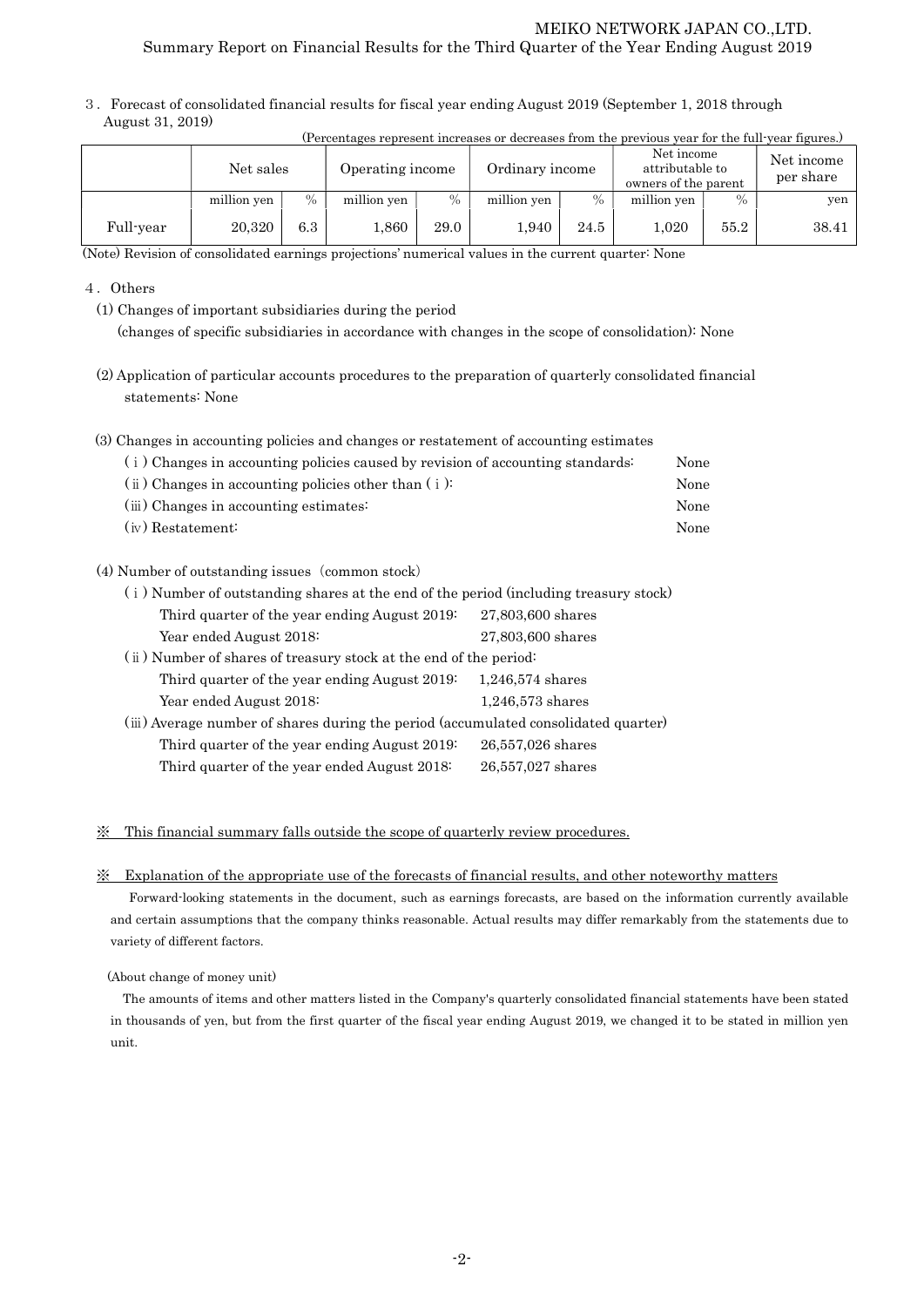| Term                                                                                |               |                      | Third quarter of the year<br>ended August 2018 | Third quarter of the year<br>ending August 2019 |                                           |  |
|-------------------------------------------------------------------------------------|---------------|----------------------|------------------------------------------------|-------------------------------------------------|-------------------------------------------|--|
|                                                                                     |               |                      | From September 1, 2017<br>to May 31, 2018      |                                                 | From September 1, 2018<br>to May 31, 2019 |  |
| <b>Fiscal Period</b>                                                                |               | Operating<br>results | Same period<br>the previous<br>year            | Operating<br>results                            | Same period<br>the previous<br>year       |  |
| Number of Meiko Gijuku directly operated schools                                    |               | 234                  | $+1$                                           | 221                                             | (13)                                      |  |
| Number of Meiko Gijuku directly operated schools<br>(MAXIS)                         |               | 93                   | (2)                                            | 92                                              | (1)                                       |  |
| Number of Meiko Gijuku directly operated schools<br>(K.Line)                        |               |                      |                                                | 41                                              | $+41$                                     |  |
| Number of Meiko Gijuku directly operated schools<br>(K.M.G)                         |               |                      |                                                | 43                                              | $+43$                                     |  |
| Number of Meiko Gijuku directly operated schools                                    |               | 327                  | (1)                                            | 397                                             | $+70$                                     |  |
| Number of Meiko Gijuku franchised schools                                           |               | 1,705                | (42)                                           | 1,549                                           | (156)                                     |  |
| Total number of Meiko Gijuku schools                                                |               | 2,032                | (43)                                           | 1,946                                           | (86)                                      |  |
| Number of registered students<br>of Meiko Gijuku directly operated schools          |               | 13,936               | (900)                                          | 13,719                                          | (217)                                     |  |
| Number of registered students<br>of Meiko Gijuku directly operated schools (MAXIS)  |               | 5,618                | (233)                                          | 5,787                                           | $+169$                                    |  |
| Number of registered students<br>of Meiko Gijuku directly operated schools (K.Line) |               |                      |                                                | 2,397                                           | $+2,397$                                  |  |
| Number of registered students<br>of Meiko Gijuku directly operated schools (K.M.G)  |               |                      |                                                | 1,944                                           | $+1,944$                                  |  |
| Number of registered students<br>of Meiko Gijuku directly operated schools          |               | 19,554               | (1,133)                                        | 23,847                                          | $+4,293$                                  |  |
| Number of registered students<br>of Meiko Gijuku franchised schools                 |               | 83,091               | (5,747)                                        | 74,591                                          | (8,500)                                   |  |
| Total number of registered students<br>of Meiko Gijuku schools                      |               | 102,645              | (6,880)                                        | 98,438                                          | (4,207)                                   |  |
| Sales from Meiko Gijuku directly operated schools                                   | (million yen) | 6,446                | (400)                                          | 7,228                                           | $+782$                                    |  |
| Sales from Meiko Gijuku franchised schools $\frac{1}{2}$ 1                          | (million yen) | 3,829                | (232)                                          | 3,620                                           | (208)                                     |  |
| Sales from Supplemental education                                                   | (million yen) | 313                  | (104)                                          | 276                                             | (37)                                      |  |
| Sales from others                                                                   | (million yen) | 2,984                | $+282$                                         | 2,926                                           | (57)                                      |  |
| <b>Total Sales</b>                                                                  | (million yen) | 13,573               | (455)                                          | 14,051                                          | $+478$                                    |  |
| Sales from Meiko Gijuku directly operated schools                                   | (million yen) | 6,446                | (400)                                          | 7,228                                           | $+782$                                    |  |
| System-wide sales from Meiko Gijuku<br>franchised schools                           | (million yen) | 23,245               | (1,247)                                        | 21,414                                          | (1,830)                                   |  |
| Total system-wide sales from Meiko Gijuku schools ※2                                | (million yen) | 29,691               | (1,647)                                        | 28,643                                          | (1,047)                                   |  |

(Reference) Trend of numbers of Meiko Gijuku schools and registered students and system-wide sales

※ 1 Sales from Meiko Gijuku franchised schools represent royalty revenues and sales of products.

 2 Total system-wide sales from Meiko Gijuku schools represent the sum of total sales of Meiko Gijuku directly operated schools, including tuition, materials fees, and examination fees, and the total sales of Meiko Gijuku franchised schools, including tuition. Materials fees, and examination fees of franchised schools are excluded.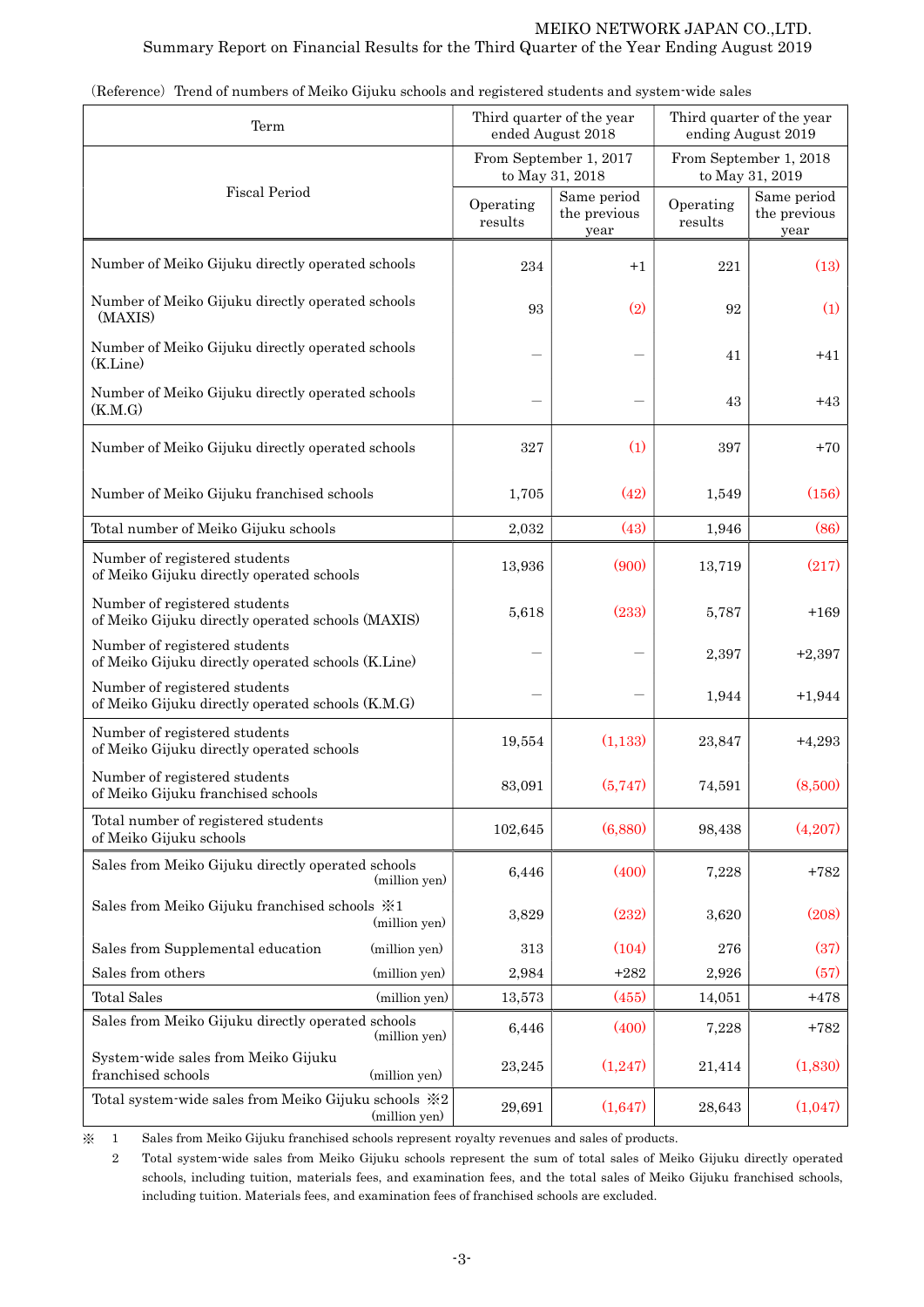## Summary of consolidated financial statements

(1) Consolidated balance sheets

| End of third quarter of the<br>End of previous fiscal year<br>fiscal year<br>(As of August 31, 2018)<br>(As of May 31, 2019)<br>Assets<br>Current assets<br>6,508<br>Cash and deposits<br>Accounts receivable - trade<br>1,286<br>Securities<br>200 |        |
|-----------------------------------------------------------------------------------------------------------------------------------------------------------------------------------------------------------------------------------------------------|--------|
|                                                                                                                                                                                                                                                     |        |
|                                                                                                                                                                                                                                                     |        |
|                                                                                                                                                                                                                                                     |        |
|                                                                                                                                                                                                                                                     | 6.518  |
|                                                                                                                                                                                                                                                     | 942    |
|                                                                                                                                                                                                                                                     | 200    |
| Merchandise<br>369                                                                                                                                                                                                                                  | 408    |
| Work in process<br>11                                                                                                                                                                                                                               | 6      |
| 11<br>Supplies                                                                                                                                                                                                                                      | 20     |
| 107<br>Advance payments - trade                                                                                                                                                                                                                     | 19     |
| 263<br>Prepaid expenses                                                                                                                                                                                                                             | 281    |
| Other<br>269                                                                                                                                                                                                                                        | 134    |
| (67)<br>Allowance for doubtful accounts                                                                                                                                                                                                             | (129)  |
| Total current assets<br>8,959                                                                                                                                                                                                                       | 8,403  |
| Non-current assets                                                                                                                                                                                                                                  |        |
| Property, plant and equipment                                                                                                                                                                                                                       |        |
| Buildings and structures<br>1,397                                                                                                                                                                                                                   | 1,570  |
| (769)<br>Accumulated depreciation                                                                                                                                                                                                                   | (830)  |
| 627<br>Buildings and structures, net                                                                                                                                                                                                                | 739    |
| Tools, furniture and fixtures<br>365                                                                                                                                                                                                                | 397    |
| Accumulated depreciation<br>(304)                                                                                                                                                                                                                   | (330)  |
| 60<br>Tools, furniture and fixtures, net                                                                                                                                                                                                            | 67     |
| 446<br>Land                                                                                                                                                                                                                                         | 446    |
| 1.134<br>Total property, plant and equipment                                                                                                                                                                                                        | 1,253  |
| Intangible assets                                                                                                                                                                                                                                   |        |
| Goodwill<br>3,251                                                                                                                                                                                                                                   | 3,164  |
| Software<br>178                                                                                                                                                                                                                                     | 157    |
| Software in progress                                                                                                                                                                                                                                | 90     |
| Telephone subscription right<br>6                                                                                                                                                                                                                   | 6      |
| Total intangible assets<br>3,436                                                                                                                                                                                                                    | 3,419  |
| Investments and other assets                                                                                                                                                                                                                        |        |
| Investment securities<br>3,724                                                                                                                                                                                                                      | 3,597  |
| Long-term loans receivable from subsidiaries and associates<br>20                                                                                                                                                                                   |        |
| 85<br>Long-term prepaid expenses                                                                                                                                                                                                                    | 77     |
| Deferred tax assets<br>148                                                                                                                                                                                                                          | 145    |
| 937<br>Lease and guarantee deposits                                                                                                                                                                                                                 | 979    |
| Long-term time deposits<br>200                                                                                                                                                                                                                      | 200    |
| Other<br>36                                                                                                                                                                                                                                         | 36     |
| Total investments and other assets<br>5.152                                                                                                                                                                                                         | 5,036  |
| 9,723<br>Total non-current assets                                                                                                                                                                                                                   | 9,709  |
| Total assets<br>18,683                                                                                                                                                                                                                              | 18,113 |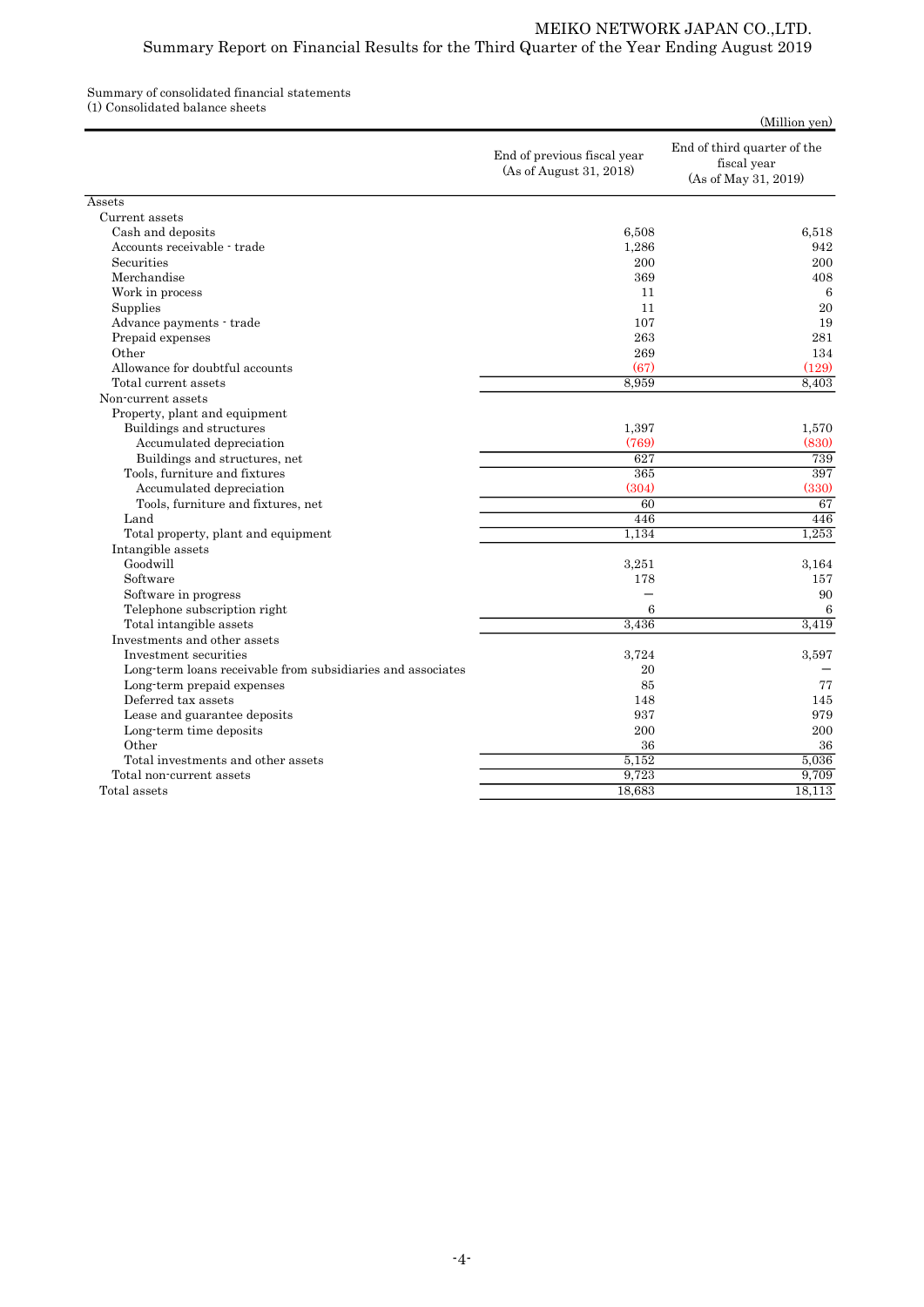|                                                       |                                                        | (Million yen)                                                      |
|-------------------------------------------------------|--------------------------------------------------------|--------------------------------------------------------------------|
|                                                       | End of previous fiscal year<br>(As of August 31, 2018) | End of third quarter of the<br>fiscal year<br>(As of May 31, 2019) |
| Liabilities                                           |                                                        |                                                                    |
| Current liabilities                                   |                                                        |                                                                    |
| Accounts payable - trade                              | 184                                                    | 152                                                                |
| Short-term loans payable                              | 70                                                     | 132                                                                |
| Accounts payable - other                              | 145                                                    | 95                                                                 |
| Accrued expenses                                      | 1,018                                                  | 760                                                                |
| Income taxes payable                                  | 209                                                    | 276                                                                |
| Accrued consumption taxes                             | 68                                                     | 110                                                                |
| Advances received                                     | 1,379                                                  | 1,429                                                              |
| Deposits received                                     | 83                                                     | 99                                                                 |
| Provision for bonuses                                 | 350                                                    | 502                                                                |
| Provision for sales returns                           | 29                                                     | 29                                                                 |
| Other                                                 | 23                                                     | 36                                                                 |
| Total current liabilities                             | 3,563                                                  | 3,625                                                              |
| Non-current liabilities                               |                                                        |                                                                    |
| Long-term loans payable                               |                                                        | 68                                                                 |
| Net defined benefit liability                         | 72                                                     | 94                                                                 |
| Long-term accounts payable-other to employees         | 130                                                    | 111                                                                |
| Long-term accounts payable-other to officers          | 176                                                    | 117                                                                |
| Deferred tax liabilities                              | 111                                                    | 33                                                                 |
| Asset retirement obligations                          | 273                                                    | 299                                                                |
| Long-term guarantee deposited                         | 17                                                     | 17                                                                 |
| Other                                                 | $\overline{0}$                                         |                                                                    |
| Total non-current liabilities                         | 782                                                    | 742                                                                |
| Total liabilities                                     | 4,346                                                  | 4,367                                                              |
| Net assets                                            |                                                        |                                                                    |
| Shareholders' equity                                  |                                                        |                                                                    |
| Capital stock                                         | 972                                                    | 972                                                                |
| Capital surplus                                       | 909                                                    | 909                                                                |
| Retained earnings                                     | 13,315                                                 | 12,821                                                             |
| Treasury shares                                       | (1,643)                                                | (1,643)                                                            |
| Total shareholders' equity                            | 13,554                                                 | 13,059                                                             |
| Accumulated other comprehensive income                |                                                        |                                                                    |
| Valuation difference on available for sale securities | 738                                                    | 651                                                                |
| Foreign currency translation adjustment               | 14                                                     | 14                                                                 |
| Total accumulated other comprehensive income          | 752                                                    | 665                                                                |
| Non-controlling interests                             | 30                                                     | 20                                                                 |
| Total net assets                                      | 14,336                                                 | 13,745                                                             |
| Total liabilities and net assets                      | 18,683                                                 | 18,113                                                             |
|                                                       |                                                        |                                                                    |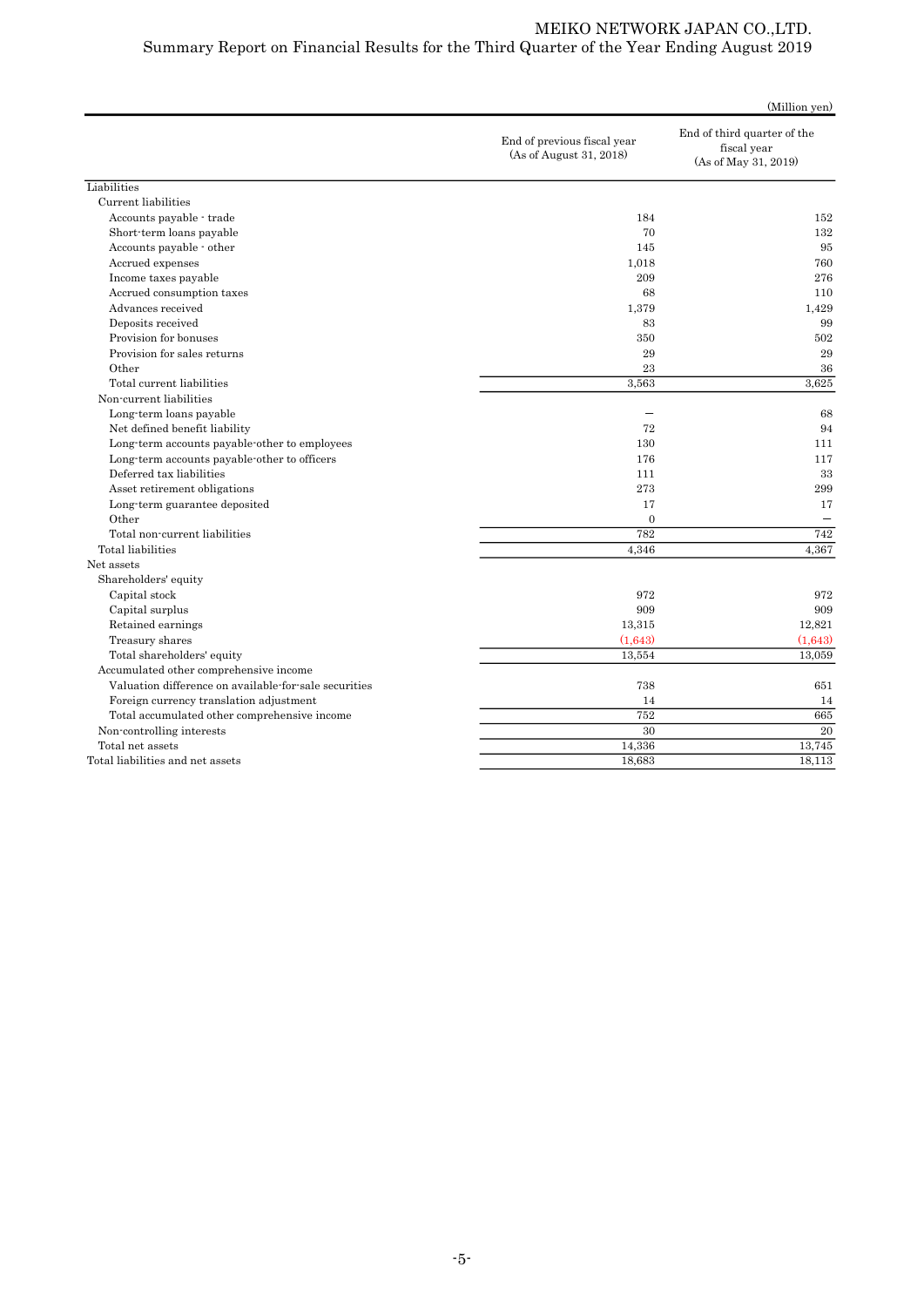### (2) Consolidated statements of income and comprehensive income

Consolidated statements of income

|                                                               |                            | (Million yen)           |
|---------------------------------------------------------------|----------------------------|-------------------------|
|                                                               | Third quarter of the       | Third quarter of the    |
|                                                               | previous consolidated term | consolidated term       |
|                                                               | (From September 1,2017 to  | (From September 1,2018) |
|                                                               | May 31,2018                | to May 31,2019)         |
| Net sales                                                     | 13,573                     | 14.051                  |
| Cost of sales                                                 | 9,517                      | 10.027                  |
| Gross profit                                                  | 4.055                      | 4.024                   |
| Selling, general and administrative expenses                  | 3,390                      | 3.131                   |
| Operating profit                                              | 664                        | 893                     |
| Non-operating income                                          |                            |                         |
| Interest income                                               | 16                         | 12                      |
| Dividend income                                               | 24                         | 15                      |
| Share of profit of entities accounted for using equity method | 3                          |                         |
| Rent income                                                   | 13                         | 14                      |
| Reversal of allowance for doubtful accounts                   | 24                         | 24                      |
| Other                                                         | 16                         | 25                      |
| Total non-operating income                                    | 99                         | 93                      |
| Non-operating expenses                                        |                            |                         |
| Interest expenses                                             | 0                          | $\boldsymbol{0}$        |
| Rent expenses                                                 | 4                          | 4                       |
| Other                                                         |                            | $\overline{2}$          |
| Total non-operating expenses                                  | $\overline{6}$             | 8                       |
| Ordinary profit                                               | 757                        | 978                     |
| Extraordinary losses                                          |                            |                         |
| Loss on retirement of property, plant and equipment           | 4                          | 1                       |
| Total extraordinary losses                                    | $\overline{4}$             | $\mathbf{1}$            |
| Profit before income taxes                                    | 753                        | 977                     |
| Income taxes - current                                        | 395                        | 541                     |
| Income taxes - deferred                                       | 78                         | (16)                    |
| Total income taxes                                            | 473                        | 524                     |
| Profit                                                        | 279                        | 452                     |
| Profit (loss) attributable to non-controlling interests       | 6                          | (9)                     |
| Profit attributable to owners of parent                       | 273                        | 461                     |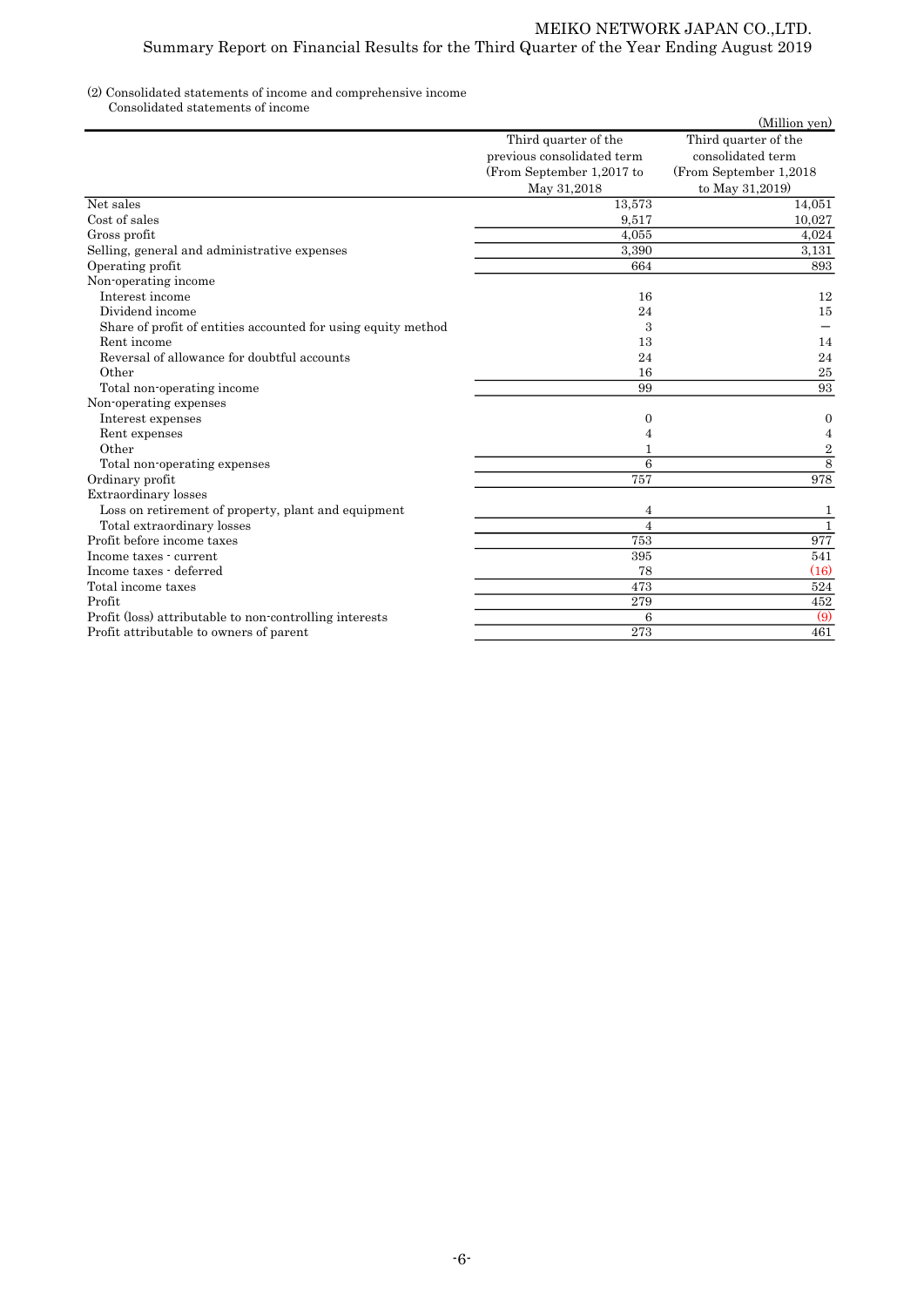Consolidated statements of comprehensive income

| Consolidated statements of comprehensive income                                   |                            |                         |
|-----------------------------------------------------------------------------------|----------------------------|-------------------------|
|                                                                                   |                            | (Million yen)           |
|                                                                                   | Third quarter of the       | Third quarter of the    |
|                                                                                   | previous consolidated term | consolidated term       |
|                                                                                   | (From September 1,2017 to  | (From September 1,2018) |
|                                                                                   | May 31,2018                | to May 31,2019)         |
| Profit                                                                            | 279                        | 452                     |
| Other comprehensive income                                                        |                            |                         |
| Valuation difference on available-for-sale securities                             | 542                        | (87)                    |
| Share of other comprehensive income of entities accounted for using equity method |                            | (0)                     |
| Total other comprehensive income                                                  | 542                        | (87)                    |
| Comprehensive income                                                              | 822                        | 364                     |
| Comprehensive income attributable to                                              |                            |                         |
| Comprehensive income attributable to owners of parent                             | 816                        | 373                     |
| Comprehensive income attributable to non-controlling interests                    | 6                          | (9)                     |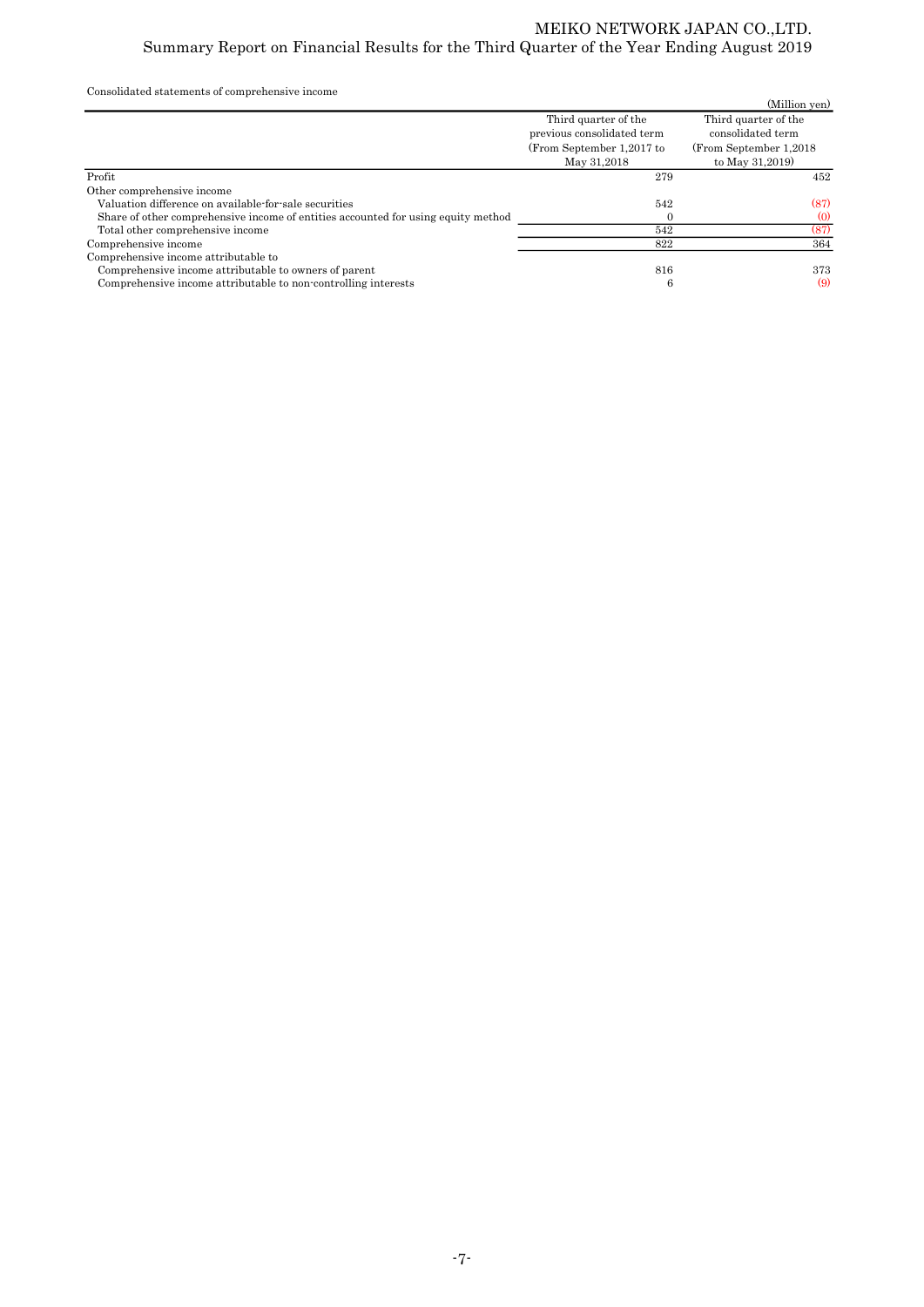## Segment Information

- Ⅰ Nine months ended May 31, 2018 (From September 1, 2017 to May 31, 2018)
- 1.Information about Segment Sales and Income (Loss)

| (Million of Yen)     |                                                    |                                          |                           |        |         |        |
|----------------------|----------------------------------------------------|------------------------------------------|---------------------------|--------|---------|--------|
|                      | Reportable segment                                 |                                          |                           |        |         |        |
|                      | Meiko<br>Gijuku<br>directly<br>operated<br>schools | Meiko<br>Gijuku<br>franchised<br>schools | Supplemental<br>education | Total  | Others* | Total  |
| Net sales            |                                                    |                                          |                           |        |         |        |
| Sales to third party | 6,466                                              | 3,829                                    | 313                       | 10,588 | 2,984   | 13,573 |
| Intersegment sales   | Ŧ.                                                 | 336                                      | -                         | 337    | 104     | 441    |
| Total                | 6,447                                              | 4,165                                    | 313                       | 10,926 | 3,088   | 14,014 |
| Segment income(loss) | 265                                                | 1,115                                    | (36)                      | 1,344  | 211     | 1,556  |

(Note)\* "Others" consists of the operating segments not included in reportable segments. It includes Meiko Soccer Business, Waseda Academy Kobetsu Schools, Kids Business, and other businesses of consolidated subsidiaries.

2.Difference between the Total of the Reportable Segments' Measures of Profit or Loss and Income according to Consolidated Quarterly Statements of Income, and the Main Components of the Difference (Matters related to Adjustment of Difference)  $(11)$   $(37)$ 

|                                                             | (Million of Yen) |
|-------------------------------------------------------------|------------------|
| Income(Loss)                                                | Amount           |
| Reportable segment total                                    | 1,344            |
| Income(Loss) for "Others" category                          | 211              |
| Corporate expenses <sup>*</sup>                             | (891)            |
| Operating income reported on quarterly statements of income | 664              |

(Note)\* Corporate expenses are mainly expenses that relate to the General Affairs section of the parent company that are not attributable to the reportable segment.

3. Due to the K.Line which is included in the scope of consolidation by acquisition of its all shares at the third quarter of 2018, the increase of goodwill is 594 million yen in the segment of Meiko Gijuku directly operated schools.

Ⅱ Nine months ended May 31, 2019 (From September 1, 2018 to May 31, 2019)

1.Information about Segment Sales and Income (Loss)

|                      |                                                    |                                          |                           |        |         | (Million of Yen) |
|----------------------|----------------------------------------------------|------------------------------------------|---------------------------|--------|---------|------------------|
|                      | Reportable segment                                 |                                          |                           |        |         |                  |
|                      | Meiko<br>Gijuku<br>directly<br>operated<br>schools | Meiko<br>Gijuku<br>franchised<br>schools | Supplemental<br>education | Total  | Others* | Total            |
| Net sales            |                                                    |                                          |                           |        |         |                  |
| Sales to third party | 7,228                                              | 3,620                                    | 276                       | 11,125 | 2,926   | 14,051           |
| Intersegment sales   |                                                    | 453                                      |                           | 453    | 90      | 543              |
| Total                | 7,228                                              | 4,073                                    | 276                       | 11,578 | 3,017   | 14,595           |
| Segment income(loss) | 188                                                | 1,373                                    | (28)                      | 1,532  | 194     | 1,727            |

(Note)\* "Others" consists of the operating segments not included in reportable segments. It includes Meiko Soccer Business, Waseda Academy Kobetsu Schools, Kids Business, and other businesses of consolidated subsidiaries.